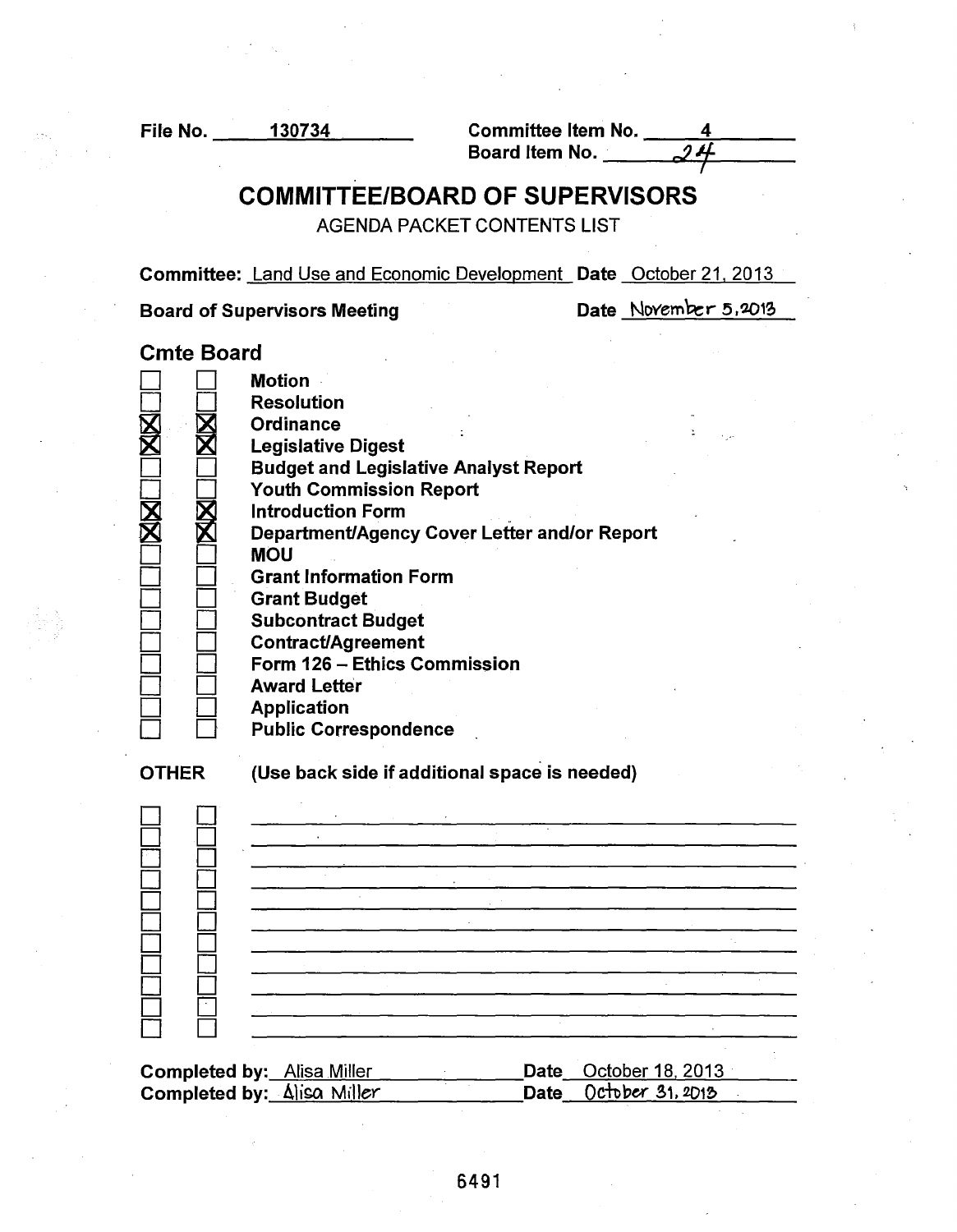# $\vert$  FILE NO. 130734 CRDINANCE  $\vert$  ORDINANCE  $\vert$

1 [Administrative Code - Planning Commission Review of Medical Cannabis Dispensary Location Regulations] .

Ordinance amending the Administrative Code, by adding Section 2A.54, to direct the Planning Commission to prepare and submit a report to the Board of Supervisors evaluating the provisions of the Planning Code related to the location of medical cannabis dispensaries.

NOTE: Additions are *single-underline italics Times New Roman;*  deletions are *strike-through italies Times New Roman.* Board amendment additions are double-underlined; Board amendment deletions are strikethrough normal.

Be it ordained by the People of the City and County of San Francisco: Section 1. Findings. The Board of Supervisors hereby finds that:

(a) Medical cannabis provides significant benefits to the residents of San Francisco;

(b) Medical cannabis dispensaries ("MCDs") may present unique challenges to the communities within San Francisco in which they are located;

(c) Currently, pursuant to Planning Code Sections 209.3(k), 217(k), 790.141 and 890.133, MCDs are permitted only in certain zoning districts, and a parcel containing an MCD must meet certain requirements, including but not limited to a requirement that such a: parcel cannot be located within 1000 feet from a parcel containing a public or private elementary or secondary school or a community facility and/or recreation center that primarily serves persons under 18 years of age;

(d) Current laws governing the location of MC.Os have led to a concentration of MCDs in a relatively small portion of the City;

Supervisor Avalos BOARD OF SUPERVISORS

Page 1 7/16/2013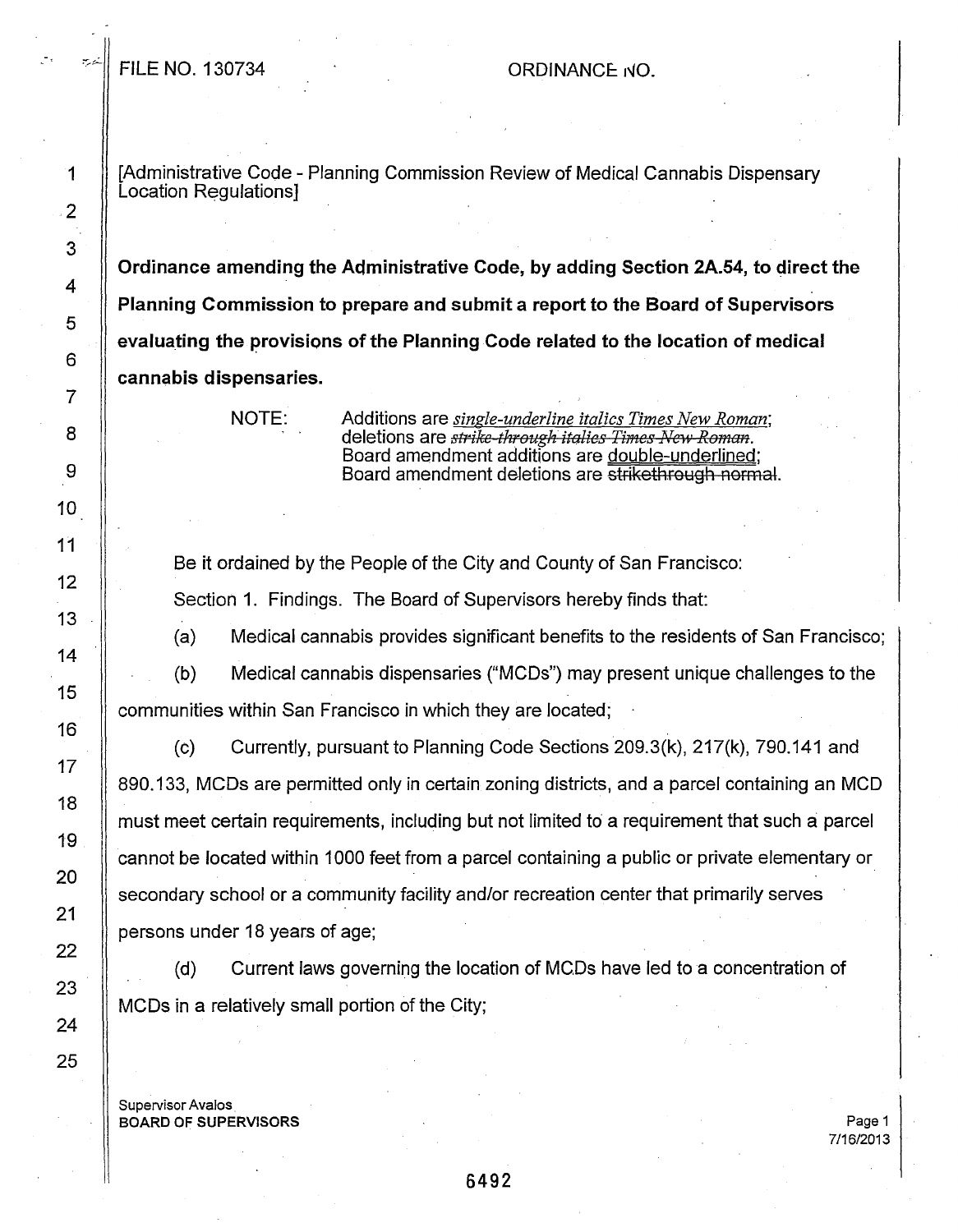1 (e) This concentration has resulted in varying impacts on the communities in which 2 || MCDs are located; and

3 (f) Current laws governing the location of MCDs have resulted in limited access to 4 medical cannabis for patients in many parts of San Francisco.

Section 2. The San Francisco Administrative Code is hereby amended by adding Section 2A.54, to read as follows:

*Section 2A.54. PLANNING COMMISSION EVALUATION OF MEDICAL CANNABIS*  **DISPENSARY LOCATION REGULATIONS.** 

*(a) The Board of Supervisors hereby directs the Planning Commission, by no later than January l, 2014, to submit a written report to Board of Supervisors evaluating the impacts on*  I *communities in which MCDs are located, and to make recommendations regarding whether Planning Code provisions governing the location ofMCDs, including but not limited to Planning Code Sections 209.3(k), 217(k), 790.141and890.133. should be amended. In this report, the Board of Supervisors directs the Planning Commission to address the following considerations, at a minimum:* 

 $\Big\|$   $\frac{2}{\ }$ *(]) The extent to which MCDs are concentrated in particular communities within San Francisco;* 

I *(2) The nature and extent of effects of the location requirements for MCDs on medical cannabis patients' access to medical cannabis;* 

l *(3) The nature and extent of effects of the location requirements for MCDs on the*  public health, safety and welfare in the communities in which MCDs are located;

<sup>11</sup>*( 4) Whether increased community input into the approval process to establish an*   $\overline{MCD}$  would benefit the public health, safety and welfare, and, if so, what procedures would be most *effective in increasing such community input;* 

supervisor Avalos **III. Autor Avalo**s III. Autor III. Autor III. Autor III. Autor III. Autor III. Autor III. Au<br>Supervisor Avalos III. Autor III. Autor III. Autor III. Autor III. Autor III. Autor III. Autor III. Autor III. BOARD OF SUPERVISORS Page2 l

'I

5

6

7

8

10

11

12

13

14

15

16

17

18

19

20

21

l

22

23

24

25

9 ·|| ·<br>|

i

I

I  $\parallel$ 11

7/16/2013

 $\overline{\phantom{a}}$ 

 $\begin{array}{|c|c|} \hline \hline \hline \hline \end{array}$ 

 $\begin{bmatrix} 1 \\ 1 \end{bmatrix}$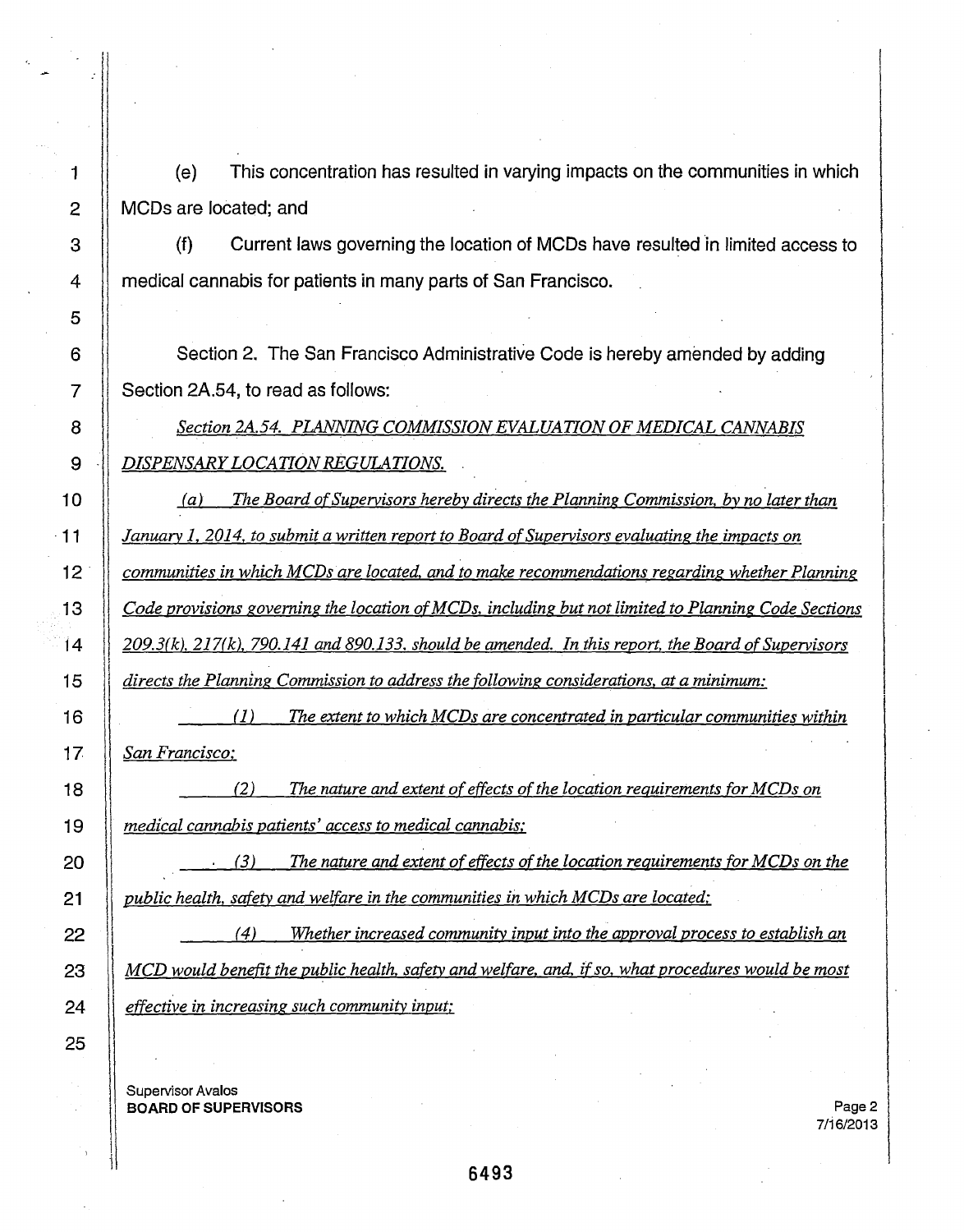11 !1 ii l! 1·

11

 $\begin{bmatrix} \vdots \\ \vdots \\ \vdots \\ \vdots \end{bmatrix}$ 

j1

11

||

:1

 $\prod$ 

1·

 $\mathbf{I}$ 

*(5) Projected impacts on the public health. safety and welfare of expanding the areas in which MCDs can be located,· and* 

*(6) Best operational practices that should be employed by MCDs to ensure the public health. safety and welfare, including but not limited to minimum levels of security measures,*  5 *hours of operation. and location.* 

(b) *In developing this report. the Board of Supervisors directs the Planning Commission* . *and/or Planning Department staff to consult as appropriate with City boards, commissions,* departments, entities, and officials, including but not limited to the Director of the Department of *Building Inspection, the Director of the Department of Public Health, the Chief of the Fire Department, the Chief of the Police Department. and relevant community stakeholders: including existing permitted medical cannabis dispensaries within the City and County of San Francisco.* 

Section 3.

(a) Effective Date. This ordinance shall become effective 30 days from the date of passage.

(b} Scope of Ordinance. In enacting this ordinance, the Board intends to amend  $\vert$ only those words, phrases, paragraphs, subsections, sections, articles, numbers, letters, punctuation marks, charts, diagrams, tables, or any other constituent part of the Planning Code that are explicitly shown in this legislation as additions, deletions, Board amendment · additions, and Board amendment deletions in accordance with the "Note" that appears under the official title of the legislation.

 $\parallel$ (c) Severability. If any section, subsection, sentence, clause, phrase, or word of this ordinance is for any reason held to be invalid or unconstitutional by a decision of any court of competent jurisdiction, such decision shall not affect the validity of the remaining portions of the ordinance. The Board of Supervisors hereby declares that it would have

Supervisor Avalos BOARD OF SUPERVISORS

Page 3 7/16/2013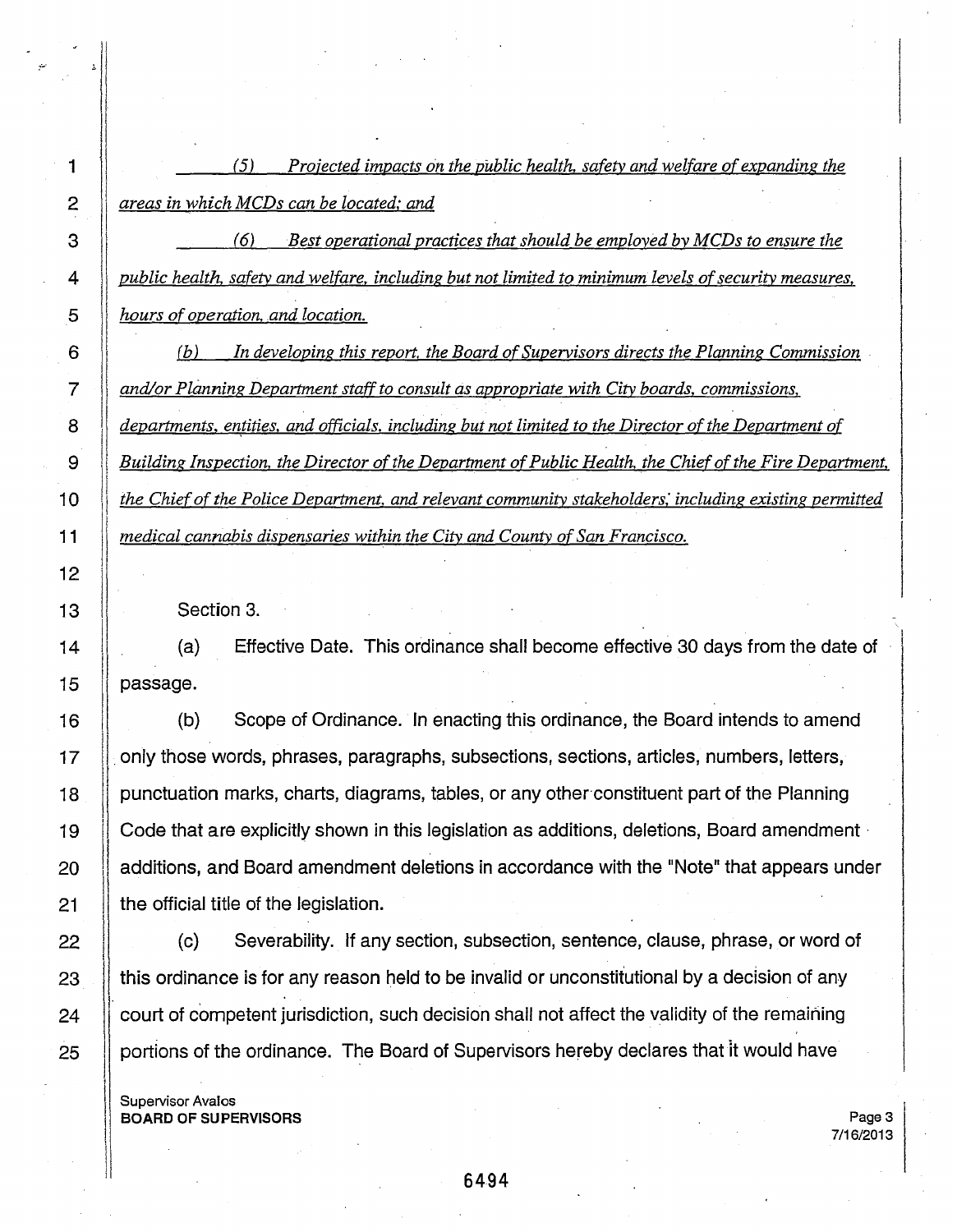passed this ordinance and each and every section, subsection, sentence, clause, phrase, and word not declared invalid or unconstitutional without regard to whether any other portion of this ordinance would be subsequently declared invalid or unconstitutional.

(d) Undertaking for the General Welfare. In enacting and implementing this ordinance, the City is assuming an undertaking only to promote the general welfare. It is not assuming, nor is it imposing on its officers and employees, an obligation for breach of which it is liable in money damages to any person who claims that such breach proximately caused injury.

 $\parallel$ Interpreted or applied so as to create any requirement, power, or duty in conflict with any (e) No Conflict with State or Federal Law. Nothing in this ordinance shall be federal or state law.

 $\parallel$ APPROVED AS TO FORM: DENNIS J. HERRERA, City Attorney

1

1! '1

II

2

3

4

5

6

7

8

I  $\parallel$ 

.l

11

 $\parallel$ 

11

ll

9

10

11

12

13

14

15

16

17

18

19

20

21

22

23

24

25

By: ONG Deputy City Attorney n:\legana\as2013\1300446\00856424.doc

Supervisor Avalos BOARD OF SUPERVISORS

 $\mathbf{I}$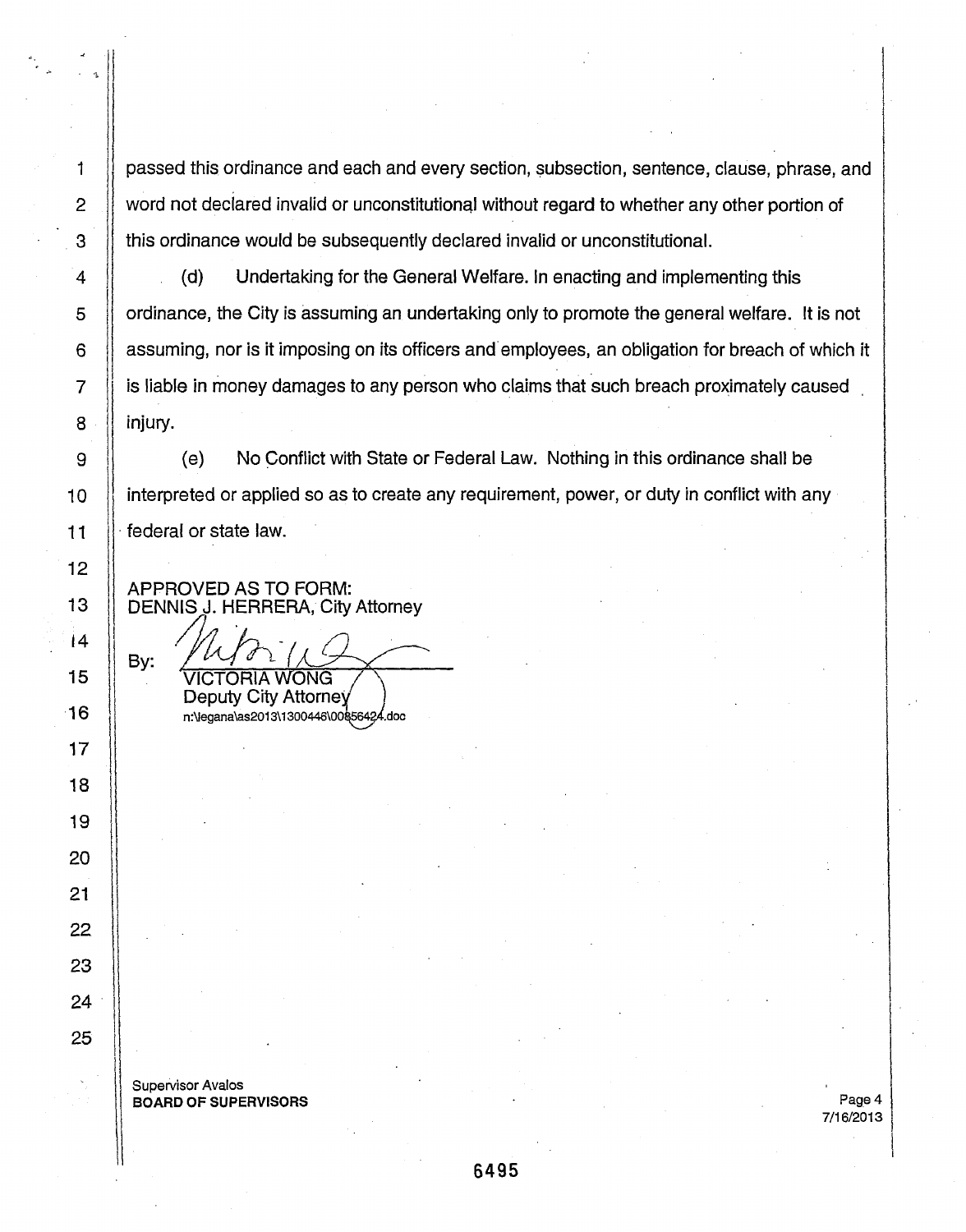# **LEGISLATIVE DIGEST**

[Administrative Code--Planning Commission Review of Medical Cannabis Dispensary Location Regulations]

**Ordinance amending the Administrative Code by adding section 2A.54 to direct the Planning Commission to prepare and submit a report to the Board of Supervisors evaluating the provisions of the Planning Code related to the location of medical cannabis dispensaries.** 

# Existing Law

There is currently no requirement to submit a report to the Board of Supervisors about Planning Code provisions addressing locations of medical cannabis dispensaries.

# Amendments to Current Law

Section 2A.54 of the Administrative Code would direct the Planning Commission to prepare and submit to the Board of Supervisors by January 1, 2014, a report evaluating the impacts of location requirements and restrictions for medical cannabis dispensaries ("MCDs") on the public health, safety and welfare, and to make recommendations regarding whether Planning Code provisions governing the location of MCDs should be amended. The Ordinance would direct the Planning Commission to address certain considerations in the report, and to consult with various City departments and community stakeholders in preparing the report.

# Background Information

This purpose of this legislation is to direct the Planning Commission to study the effects of current requirements regarding the location of MCDs in the City on local communities and medical cannabis patients. The purpose of the study is to consider the benefits of MCDs for the residents of San Francisco, the accessibility of medical cannabis for patients in San Francisco, and the effects of MCDs on the communities where MCDs are allowed and concentrated.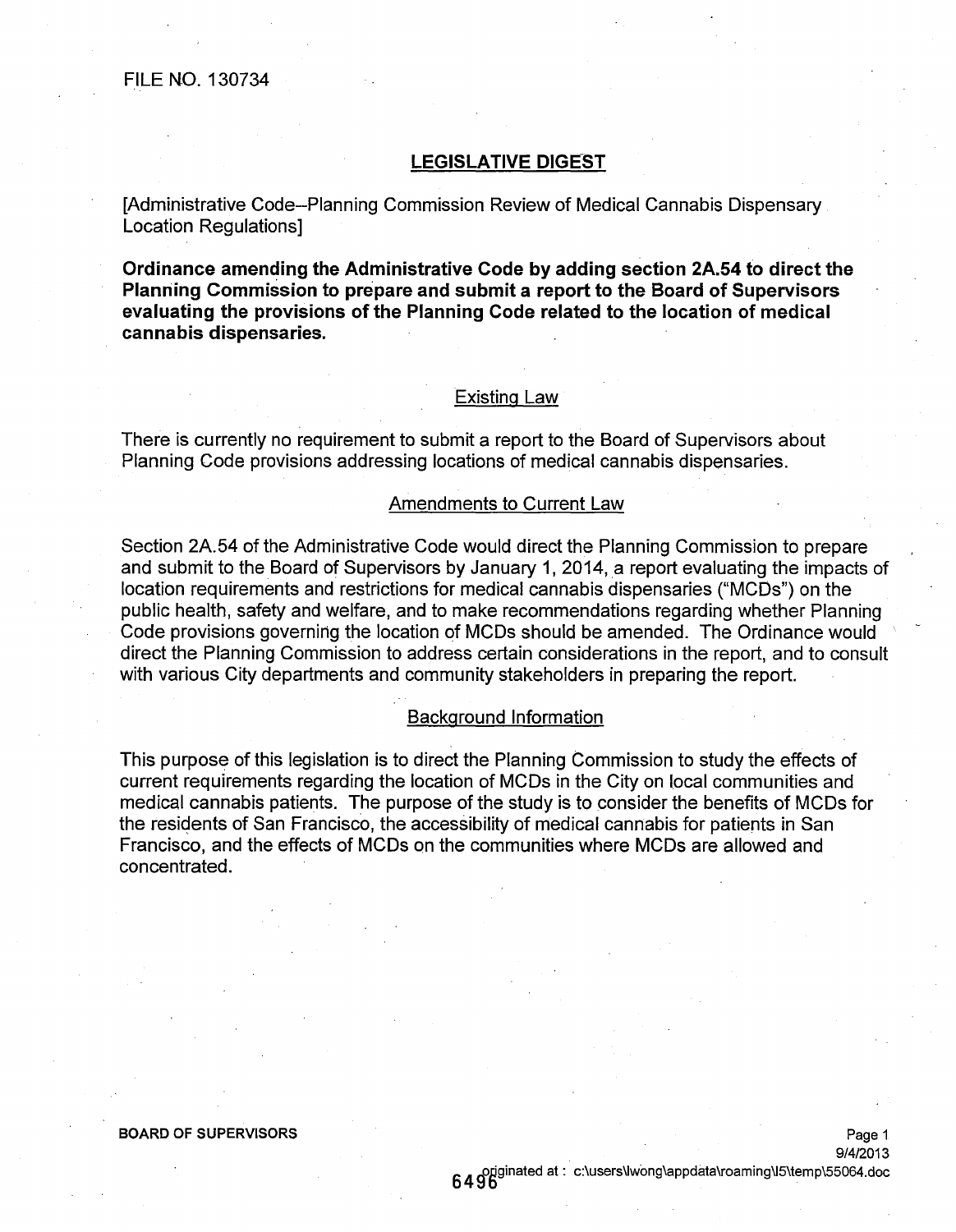# Wong, Linda (BOS)

To: To: Rahaim, John; Ionin, Jonas; Rodgers, AnMarie<br>
FILE 130734 - REFERRAL FROM BOARD OF FILE 130734 - REFERRAL FROM BOARD OF SUPERVISORS (Rules Committee)

The Board of Supervisors Rules Committee has received the attached proposed ordinance, which is being referred to the Planning Commission for comment and recommendation.

## File 130734

Ordinance amending the Administrative Code, by adding Section 2A.54, to direct the Planning Commission to prepare and submit a report to the Board of Supervisors evaluating the provisions of the Planning Code related to the location of medical cannabis dispensaries.

Please submit your response to Linda Wong, Rules Committee Clerk at Linda.Wong@sfgov.org or the address listed below.

Thank you for your attention.

Sincerely,

Linda Wong Board of Supervisors City Hall 1 Dr. Carlton B. Goodlett Place, Room 244 San Francisco, CA 94102 /-elephone No. 415-554-7719 Fax No. 415-554-7714

Complete a Board of Supervisors Customer Satisfaction form by clicking: http://www.sfbos.org/index.aspx?page=104.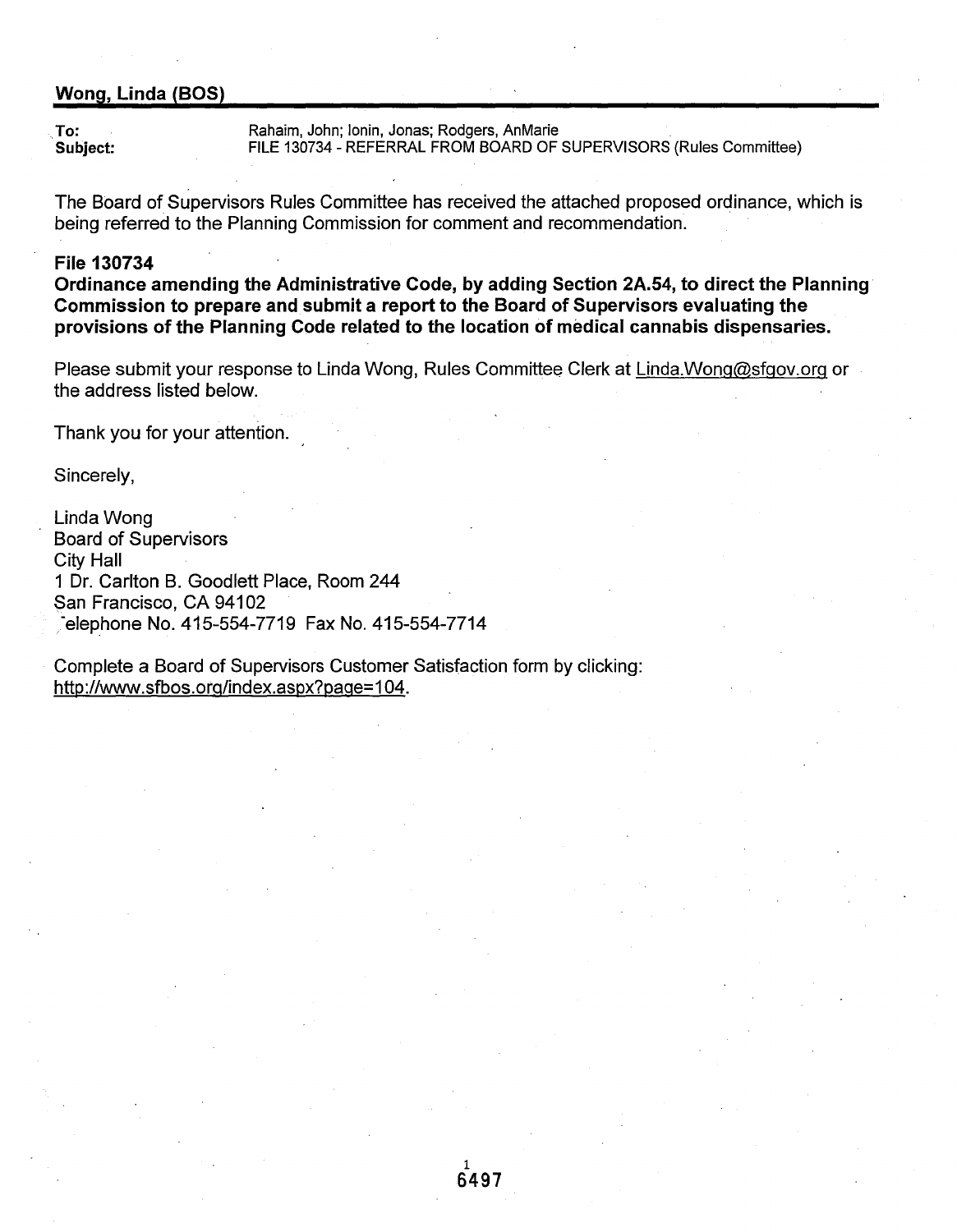Electronically<br>BDS-11 tides<br>COB I en Deo  $Len$ City Hall

President, District 3 BOARD of SUPERVISORS



1 Dr. Carlton B. Goodlett Place, Room 24 San Francisco 94102-4689 Tel. No. 554-7450 Fax No. 554-7454 TDD/TTY No. 544-5227

# 邱信福 市参事會主席

DAVID CHIU

# PRESIDENTIAL ACTION

Date:  $10/3/2013$ 

To: Angela Calvillo, Clerk of the Board of Supervisors

Madam Clerk,

Pursuant to Board Rules, I am hereby:

D Waiving 30-Day Rule (Board Rule No. 3.23)

File No.

(Primary Sponsor)

Transferring (Board Rule No. 3.3)

File No. 130734 Avalos

(Primary Sponsor) From: Rules Committee

To: Land Use & Economic Development Committee

D Assigning Temporary Committee Appointment (Board Rule No. 3.1)

Supervisor ------------------ Replacing Supervisor ------------------- For: -----=,........,---- ----------~----------------~l\1eeting (Date) (Coillillittee)

Chin

David Chiu, President 6498Board of Supervisors